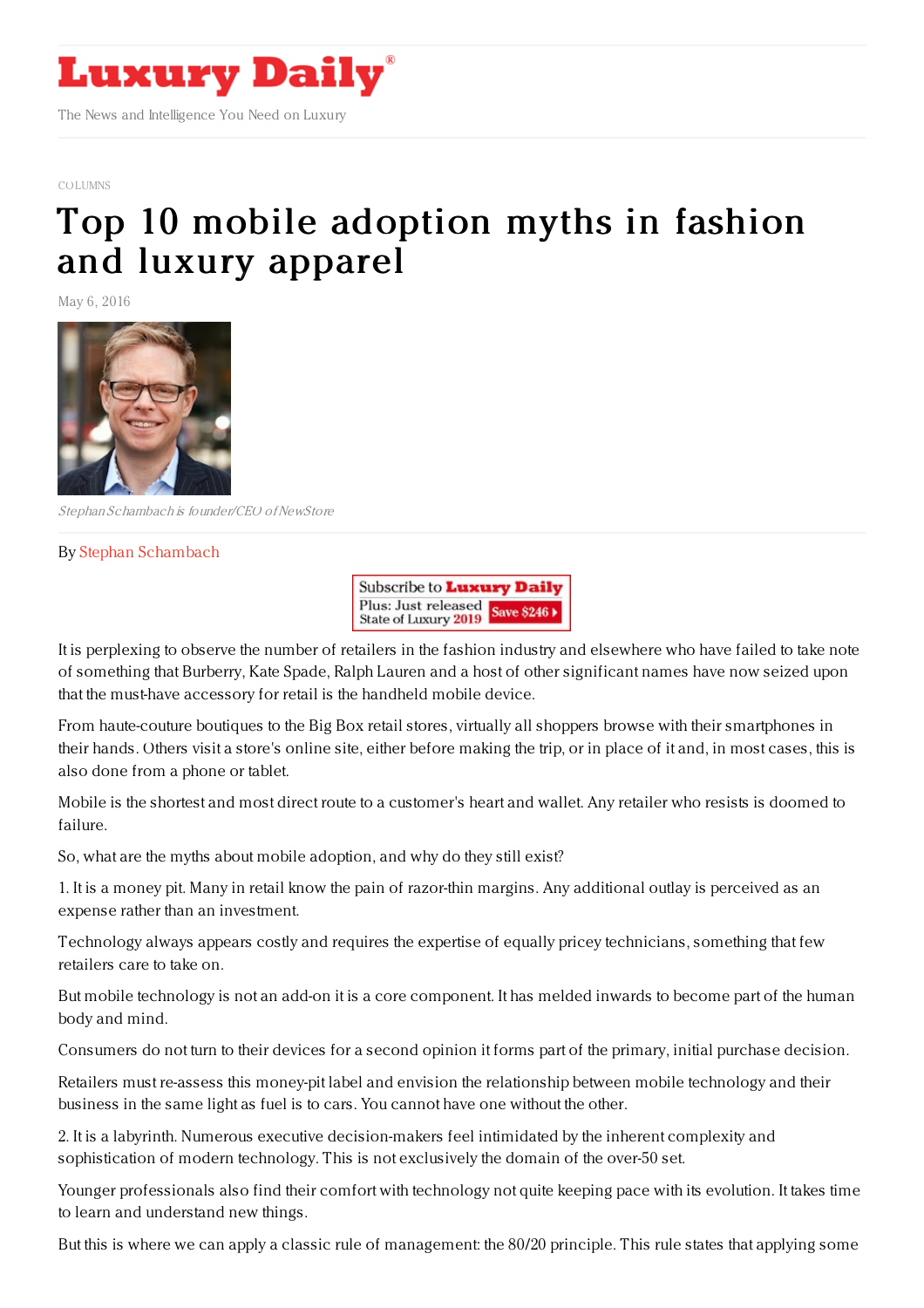of one's time to working "on" the business that includes ensuring technology is up to date yields far greater profitability than spending 100 percent of one's time "in" the business. Learning pays off.

3. It is not secure. In an ironic twist, retailers are more comfortable with paper money and credit cards, both of which are highly insecure tools of commerce. They work in an industry rife with fraud, counterfeiting and undercutting, but these are understood and accepted as industry risks.

The risks associated with online commerce are greatly magnified in the media, and they present the retailer with an entirely new set of problems.

The fact is that technologies involved in mobile payments especially single click, like ApplePay and AndroidPay offer less risk than their predecessors.

4. It is not how things have been done. Traditionally, the fashion industry has told consumers what to wear, and then makes it available for sale.

Now, in the mobile age, customers are telling fashion what to do.

From the catwalk to the sales floor, consumers have the choice and the voice. They can crosscheck prices online, demand instant satisfaction, influence every step of the journey, from browsing through to returns, and they can make their opinions visible on social media.

Consumers can even buy direct from the manufacturer or designer, potentially cutting the retailer entirely out of the relationship. These are serious changes that should never be ignored.

5. It is risky. Retailers may not like risk, but they are in an industry surrounded by it. You cannot go into business if you are not willing to accept it.

In private enterprise, there is no such thing as stasis. You are either moving forward or sliding backward.

It is prudent to identify the risks in adopting mobile technology, but the next step is always to understand this risk and embrace what needs to be done to mitigate it.

6. Mobile is not profitable. A significant number of brands currently base their investment in mobile on how much it has contributed to the bottom line to date. Historically, it has accounted for only a small percentage of revenue.

What they are not taking into account in this equation is the amount of influence that mobile has on a consumer's purchasing decision. It is around 80 percent.

Also, they are not taking into consideration the trajectory of mobile-first purchases as a percentage of mobile commerce, which is projected to be \$800 billion annually by 2018.

7. Online is not as important as in-store. Wrong. Often, companies have legacy issues in which the people involved in online commerce are kept separate from the store associates, which only exacerbates the issue of mobile.

This is particularly the case when one of the brands is very much about the store experience, and leads to the majority of its revenue coming from the store.

Retailers often keep digital commerce as its own division with a separate P&L, which further segregates it.

Mobile is left as an orphan, sitting somewhere in the ecommerce side of the house. A key suggestion here is: there is no "ecommerce." Take the "e" away. It is all commerce, and should be blended accordingly.

8. This is not natural for us. Many retailers do not consider the mobile experience to be a natural skillset for their industry. It is seen as being expensive to build in-house, complicated to run, and somewhat alien from the tangible nature of the retail store. It becomes a challenge to think entirely from the point of view of a mobile experience.

To see this more clearly, retailers must ask themselves, "What if this was the only way for digital consumers to interact with our brand?"

This kind of thinking is required to do things right when it comes to mobile applications since it is very close to current reality.

9. Mobile is just a small desktop. Well actually, it is not.

There are substantial differences between shopping on a desktop and a mobile device.

Similarly, there are vast differences between a Web-based store app and a native smartphone-based app.